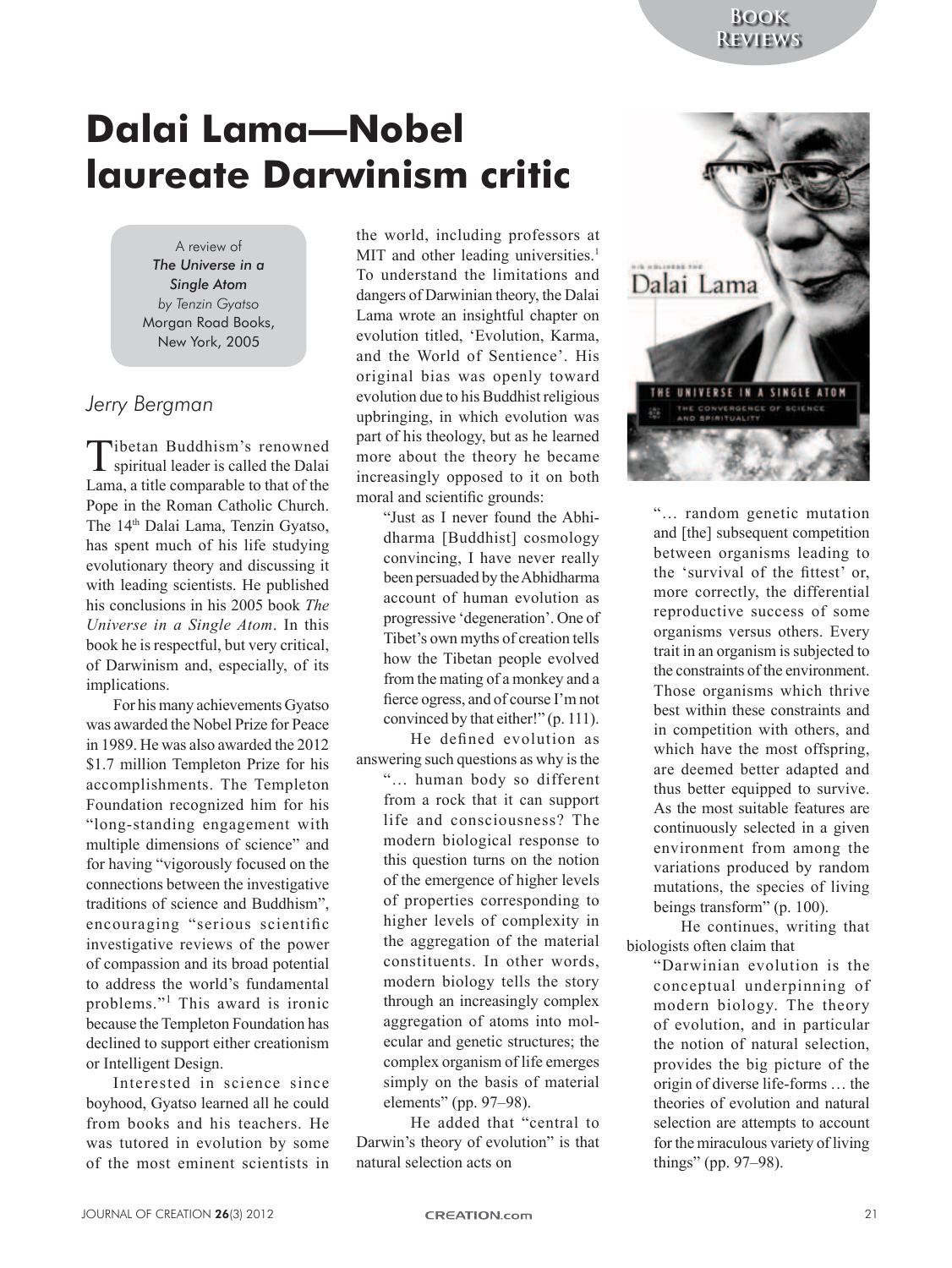

Figure 1. The palace of the Dalai Lama in Tibet.

His problem with this worldview includes his difficulty with the idea that the

"… spectacular richness of life and the huge differences among the many species are explained by the scientific idea that new forms are created by the alteration of present forms, with the added idea that those features best suited to a given environment will be passed on to subsequent generations, while those features not essential to survival die out" (pp. 97–98).

His reasons for doubting the materialist explanation of life's development include the major questions about how and why life originated, how compassion, altruism and sentience could have evolved, and even whether Darwinism is testable science: "Despite the success of the Darwinian narrative ... I am not persuaded that … Darwin's theory … answers the fundamental question of the origin of life" (p. 111). He points out that another problem is

"Darwin's theory does not explicitly address the conceptual question of what life is. This said, there are a number of key characteristics that biology understands to be essential for life, such as organisms being selfsustaining systems and naturally possessing some mechanisms for reproduction. In addition, the key definitions of life include the ability to develop away from chaos and toward order, which is called 'negative entropy'" (pp. 99–100).

He added that "Genetic mutation is … thought to be the engine for evolution at the molecular level" (p. 101) and according

"… to the current story of the origins of organic life, shortly after the earth itself came into being, molecules of RNA (ribonucleic acid), themselves highly unstable, came into being and self-replicated without assistance. By natural selection, tougher and more durable molecules—molecules of DNA (deoxyribonucleic acid, the fundamental repository of genetic information)—emerged from RNA. Imagine … during the millions of years of copying this book, every now and then some small errors creep in just as—in the hundreds of years of copying it by hand—small scribal errors, misspellings, and substitutions of words enter the text of the *kangyur*. These errors may be perpetuated in subsequent copying, which then introduces new copying variations" (p. 103).

Gyatso adds that evolutionists believe "the occurrence of genetic mutations, regardless of how natural they may be, remains entirely random" (pp. 103–104). Gyatso then elaborates his dissatisfaction with the idea that all genetic variations are ultimately due to random events. He cites Karl Popper, who was one of his many teachers, who

"… once commented that, to his mind, Darwin's theory of evolution does not and cannot explain the origin of life on earth. For him, the theory of evolution is not a testable scientific theory but rather a metaphysical theory" (p. 112).

Furthermore, natural selection theory

"… maintains that, of the random mutations that occur in the genes of a given species, those genes that promote the greatest chance of survival are most likely to succeed. However, the only way this hypothesis can be verified is to observe the characteristics of those mutations that have survived"  $(p. 111)$ .

This amounts to the truism that "because these genetic mutations have survived, they are the ones that had the greatest chance of survival" (p. 111). Gyatso concludes one problem with this theory is that "a certain circularity [exists] in the notion of 'survival of the fittest'" (p. 111). By this he means that evolution teaches the fitter animals are more likely to survive, and how do we know they are fitter? The answer is because they survived. Of a group of animals, those that have survived are labelled more fit; those that died from disease or were successfully hunted by other animals were obviously less fit.<sup>2</sup>

After his discussion of how natural selection is supposed to operate on genetic mutations to make evolution work, he adds that it is a mistake to conclude randomness, as orthodox evolution teaches, accounts for life, concluding that this "strikes me as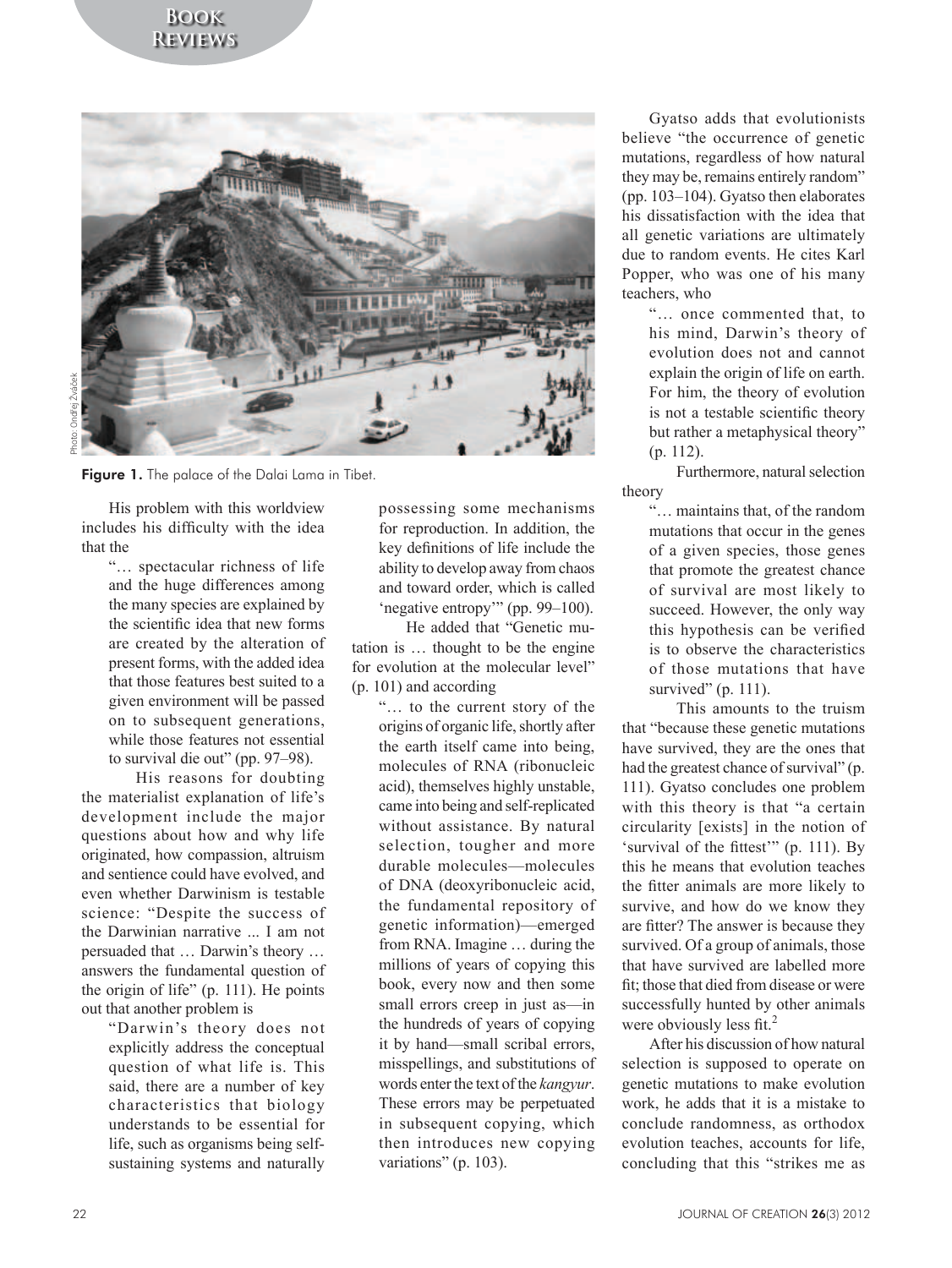unsatisfying. It leaves open the question of whether this randomness is best understood as an objective feature of reality" (p. 104).

The Dalai Lama opined that a 'hidden causality' must be responsible for life in contrast to the 'scientific view', which is a metaphysical assumption—but "no more so than the assumption that all of life is material and originated out of pure chance" (p. xiv).

#### **He opposes materialism**

The Dalai Lama opined that many persons accept the

> "… assumption that the scientific view of the world should be the basis for all knowledge and all that is knowable. This is scientific materialism .… . This view … assumes that the data being analyzed within an experiment are independent of the preconceptions, perceptions, and experience of the scientist analyzing them" (p. 12).

Furthermore, underlying the materialistic view

> "… is the assumption that, in the final analysis, matter, as it can be described by physics and as it is governed by the laws of physics, is all there is. Accordingly, this view would uphold that psychology can be reduced to biology, biology to chemistry, and chemistry to physics" (p. 12).

A major difficulty with this view is "these ideas do not constitute scientific knowledge; rather they represent a philosophical, in fact a metaphysical, position [just] as the view that an organizing intelligence created and controls reality" (p. 12).

He adds that another major problem "with a radical scientific materialism is the narrowness of vision that results and the potential for nihilism that might ensue. Nihilism, materialism, and reductionism are … all problems from a philosophical and especially a human perspective, since they can potentially impoverish the way we see ourselves" (p. 12). He reasons that

> "… whether we see ourselves as random biological creatures or as special beings endowed with the dimension of consciousness and moral capacity will make an impact on how we feel about ourselves and treat others. In this view many dimensions of the full reality of what it is to be human—art, ethics, spirituality, goodness, beauty, and above all, consciousness—either are reduced to the chemical reactions of firing neurons or are seen as a matter of purely imaginary constructs" (pp. 12–13).

Gyatso concludes that the clear danger of materialism is that this worldview reduces humans

> "… to nothing more than biological machines, the products of pure chance in the random combination of genes, with no purpose other than the biological imperative of reproduction. It is difficult to see how questions such as the meaning of life or good and evil can be accommodated within such a worldview. The problem is not with the empirical data of science but with the contention that these data alone constitute the legitimate ground for developing a comprehensive worldview or an adequate means for responding to the world's problems. There is more to human existence and to reality itself than current science can ever give us access to" (p. 13).

Furthermore, because scientific knowledge is not complete this fact alone clearly recognizes the limits of scientific knowledge and

> "… only by such recognition can we genuinely appreciate the need to integrate science within the totality of human knowledge. Otherwise our conception of the world, including our own existence, will be limited to the facts adduced by science, leading to a deeply reductionist, materialistic, even

nihilistic worldview … . The problem arises when reductionism, which is essentially a method, is turned into a metaphysical standpoint" (pp. 206–207).

Darwinists claim that "the Darwinian theory of evolution ... gives us a fairly coherent account of the evolution of [the diversity of] human life on earth." As a result of his philosophical and scientific analysis, Gyatso determined major valid reasons exist to justify his dissatisfaction with Darwinism. For example, if the

> "… mind is reducible to matter [as evolution teaches, it] leaves a huge explanatory gap. How do we explain the emergence of consciousness? What marks the transition from non-sentient to sentient beings? A model of increasing complexity based on evolution through natural selection is simply a descriptive hypothesis, a kind of euphemism for 'mystery', and not a satisfactory explanation" (p. 131).

Although he is a Buddhist, these same concerns are those of Christian creationists.

#### **Explaining altruism**

The Dalai Lama noted yet another major problem is that "Darwinism's focus on the competitive survival of individuals ... has consistently been unable to explain altruism, whether in the sense of collaborative behavior, such as food sharing or conflict resolution among animals like chimpanzees or acts of selfsacrifices" (p. 112). The problem is especially serious because altruism is observed across species. For example, "a honeybee will sting to protect its hive from intruders, even though the act of stinging causes it to die; or the Arabian babbler, a type of bird, will risk its own safety to warn the rest of the flock of an attack" (p. 112). The 'why it matters' question is critical because of evolutionists' unwillingness to fully